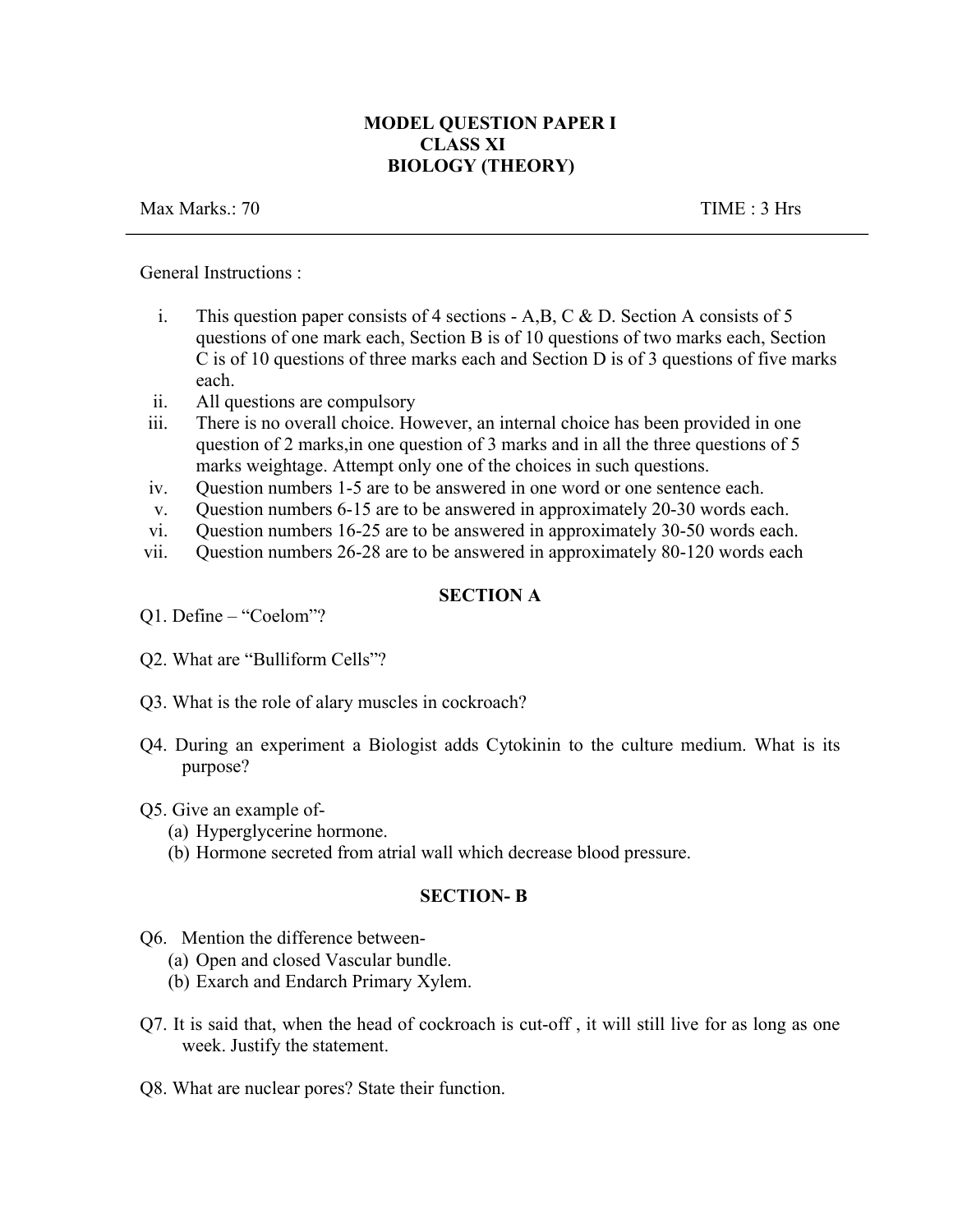Q9. Name the stage of cell cycle at which the following events occur:-

- (i) Chromosomes move to equator of spindle.
- (ii) Centromere splits and Chromatids separate.
- (iii) Pairing between homologous chromosome takes place.
- (iv) Crossing over between homologous chromosomes takes place.
- Q10. Which plant hormone exists in gaseous form? State its function.
- Q11. Justify the statement "Photorespiration is a wasteful process in C-3 plants".
- Q12. What is respiratory quotient? What is its value for fats?
- Q13. Which hormonal deficiency is responsible for-
	- (a) Dibetes mellitus
	- (b) Goitre
- Q14. Explain the role of Na-ion in the generation of Action potential.
- Q15. How will hearing get affected if the Eustachian tube gets blocked ? OR What is meant by the term "Osmoregulation"?
- Q16. What are the characteristics of Euglenoids?
- Q17. Compare the characters of Chordates and Nonchordates. OR What is heterosopy? Briefly comment on its significance. Give two examples.
- Q18. Write the floral formula and then draw the suitable floral diagram for a flower with the following floral characters:-

Actinomorphic , Bisexual , hypogynous , five united sepals with valvate aestivation, five free petals with twisted aestivation , five free stamens , anthers dithecous and axile placentation.

- Q19. Mention the function of the following:-
	- (a) Ureters in frog.
	- (b) Malpighian tubules.
	- (c) Body wall in earthworm.
- Q20. Identify the micronutrient of plant which helps in splitting of water to liberate oxygen during photosynthesis. How does the excess of this micronutrient induce the deficiency of other nutrients in plants?
- Q21. What is Apolast and Symplast pathway of water movement in the root? Explain the role of Casparian strip in endodermis.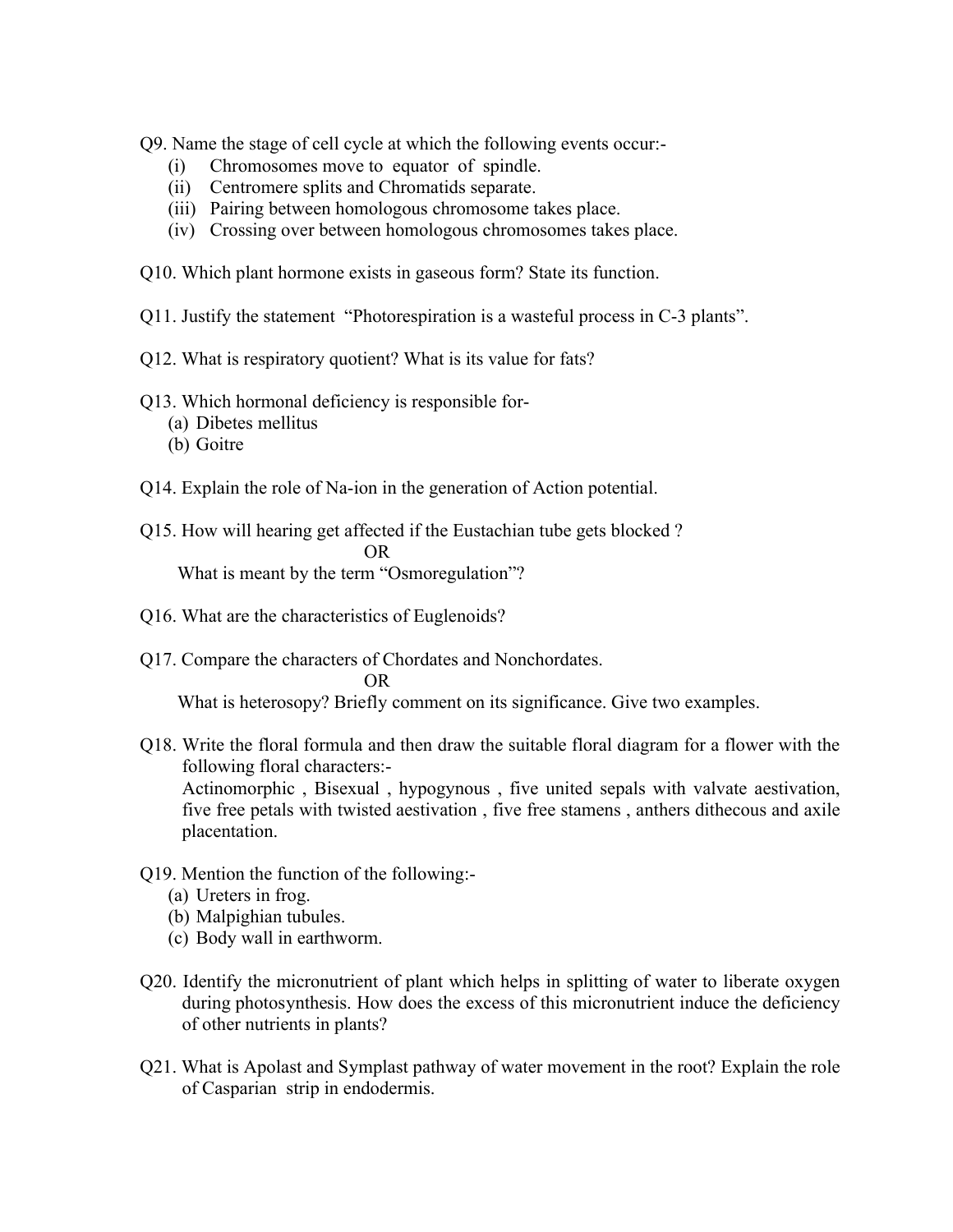- Q22.Name two cytoplasmic cell organelles that are double membrane bound. State their functions and draw labeled diagram of both.
- Q23. What do you mean by co-factors of enzyme? Mention the difference between: Prosthetic group and Co- enzyme.
- Q24. What is the significance of Juxta-glomerular apparatus (JGA) in kidney function?
- Q25. Why do we call our heart myogenic? What do the P-wave and T-wave represent in the electrograph (ECG)?

### **SECTION-D**

Q26. Describe the events taking place during Interphase. What is the  $G<sub>o</sub>(quiescent phase)$  of cell cycle?

OR

- (a) Describe the fluid mosaic model of plasma membrane.
- (b) Describe the structure of plastids along with a diagram.
- Q27. How will you ascertain by looking at the external and the internal characters, whether a plant is  $C_3$  or  $C_4$ ? Even though very few cells in a  $C_4$ -plant carry out biosynthetic Calvin pathway, yet they are highly productive. Justify the above statement, explaining the  $C_4$  pathway.

OR

Give the schematic representation of glycolysis. What happens when oxygen is not available to the  $C_4$  pathway?

Q28. What are the major transport mechanisms of  $CO<sub>2</sub>$  in the human body? Explain in brief.

OR

Draw the diagram of a sarcomere of skeletal muscle showing different regions. Describe the important steps in muscle contraction.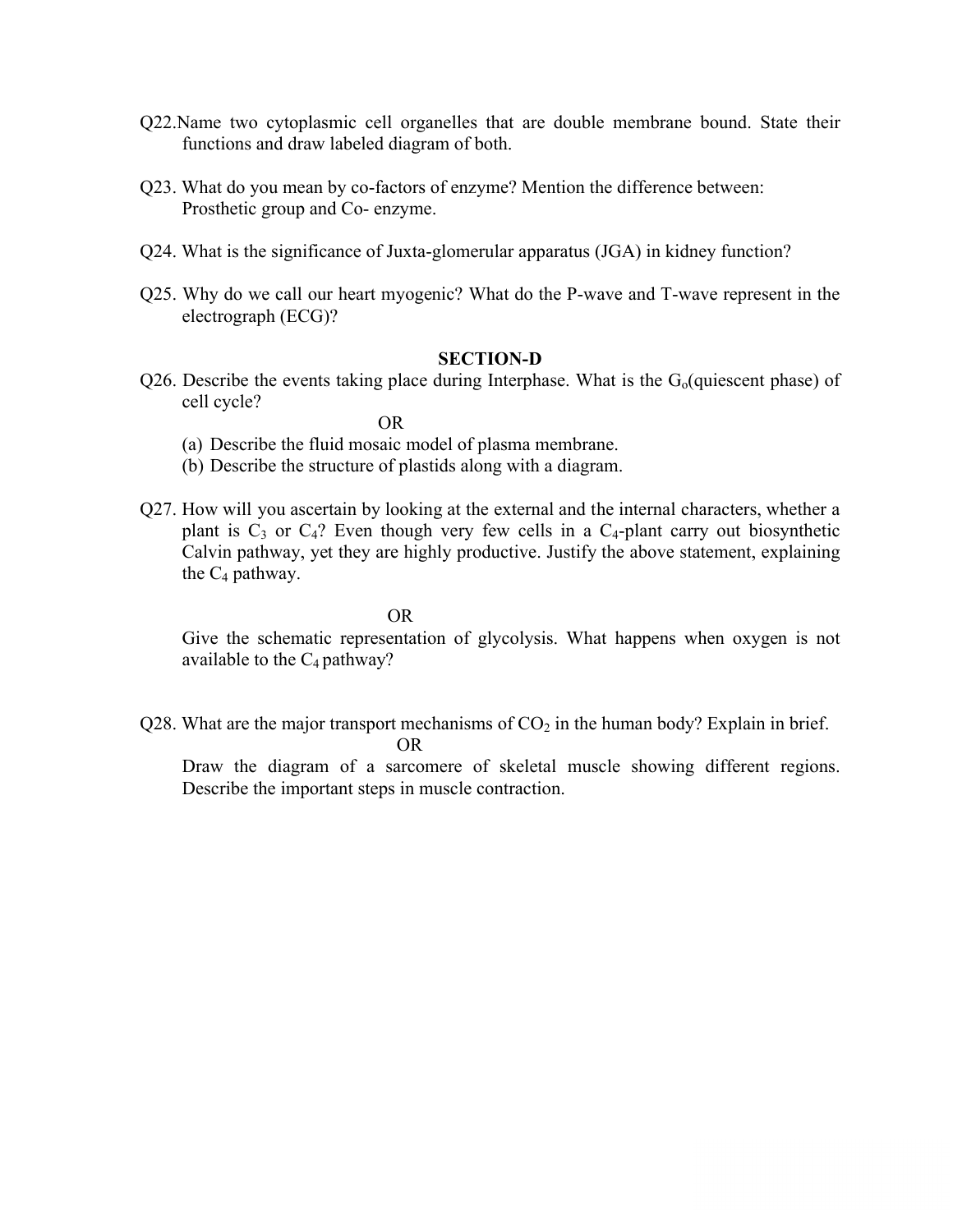# **Model Question Paper II Class XI Subject Biology**

Max Marks.: 70 TIME : 3 Hrs

General Instructions :

- viii. This question paper consists of 4 sections A,B, C & D. Section A consists of 5 questions of one mark each, Section B is of 10 questions of two marks each, Section C is of 10 questions of three marks each and Section D is of 3 questions of five marks each.
	- ix. All questions are compulsory
	- x. There is no overall choice. However, an internal choice has been provided in one question of 2 marks,in one question of 3 marks and in all the three questions of 5 marks weightage. Attempt only one of the choices in such questions.
- xi. Question numbers 1-5 are to be answered in one word or one sentence each.
- xii. Question numbers 6-15 are to be answered in approximately 20-30 words each.
- xiii. Question numbers 16-25 are to be answered in approximately 30-50 words each.
- xiv. Question numbers 26-28 are to be answered in approximately 80-120 words each

# **SECTION A**

- 01. What is the cover on the gills of Bony fish?
- 02. What is the economic importance of Indigofera and to which family does it belong?
- 03. Where do you find chondriocytes?
- 04. Which plant hormone causes wilting of leaves?
- 05. Name the special granules found in the nerve cell.

## **SECTION B**

- 06. Differentiate the two types of inflorescence.
- 07. What is the significance of Typhlosole? To which part of the digestive system of higher organisms can it be compared to?
- 08. What is quiescent stage? How is it represented?
- 09. Differentiate between passive transport and active transport.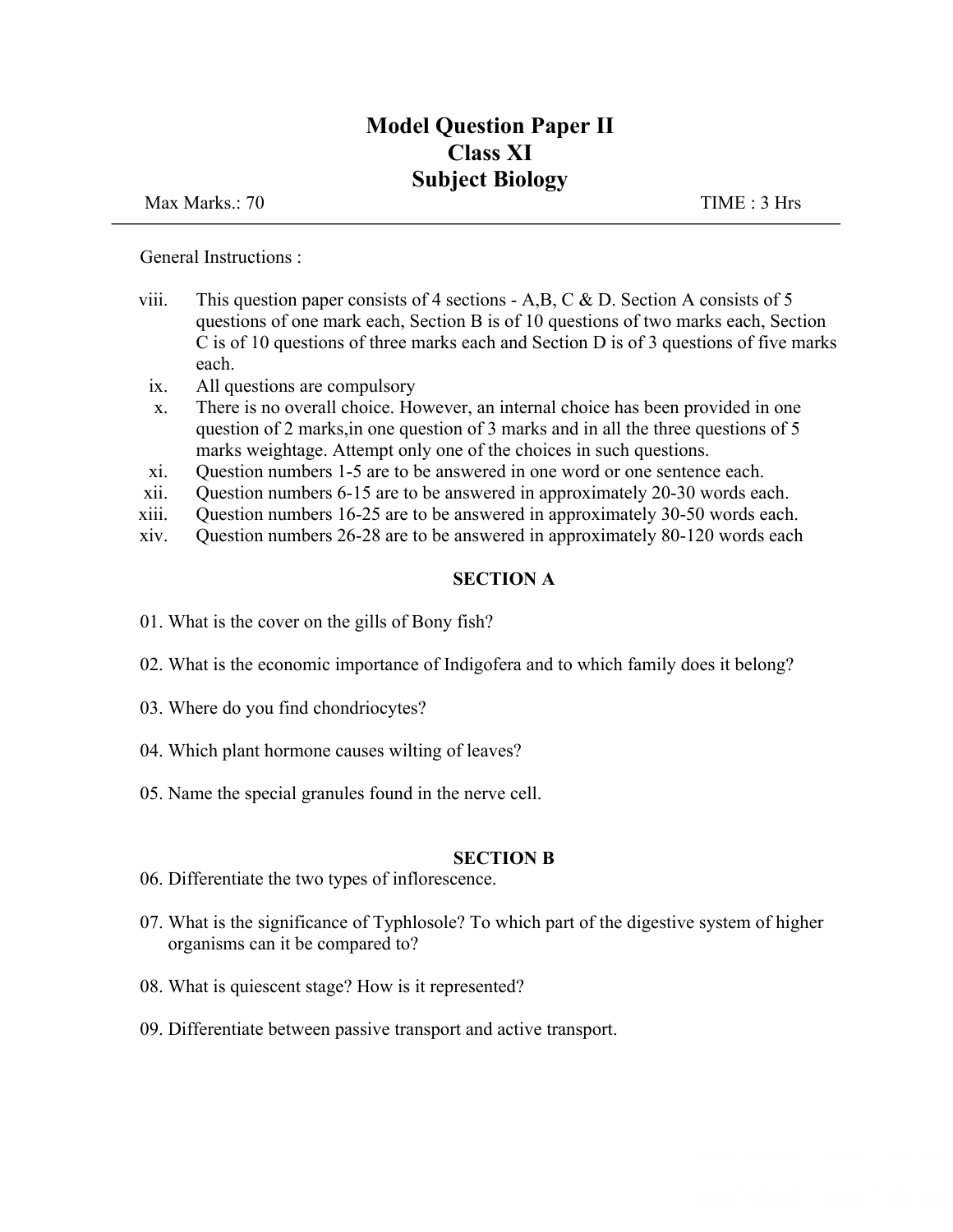- 10. Tomato plants and sugarcane are exposed to light of same intensity and  $CO<sub>2</sub>$ concentration beyond  $450 \mu l$  L<sup>-1</sup>. How is the rate of photosynthesis affected in the two types and why?
- 11. What is the importance of chloroplasts for our survival?
- 12. In what form is Potassium absorbed by plants? Write any two functions of Potassium in plants.
- 13. How do you distinguish between a skeletal muscle and a cardiac muscle?

### **OR**

Differentiate between exocrine gland and endocrine gland.

- 14. Draw a neat labelled diagram of reflex arc.
- 15. If the stomach stops releasing HCl, what are the expected problems in an individual?

### **SECTION C**

- 16. Give three types of life cycle shown by plants with examples.
- 17. What is the technical term for sac fungi? Why is it so called? State its two characteristics. **OR**

What do the terms Phycobiont and Mycobiont signify? Why is its symbiotic association referred to as pollution indicators.

- 18. You are given 2 slides of T.S. of monocot and dicot stem. What are the characters which help you to identify them.
- 19. What is wood botanically? Differentiate between Heart wood and Sap wood.

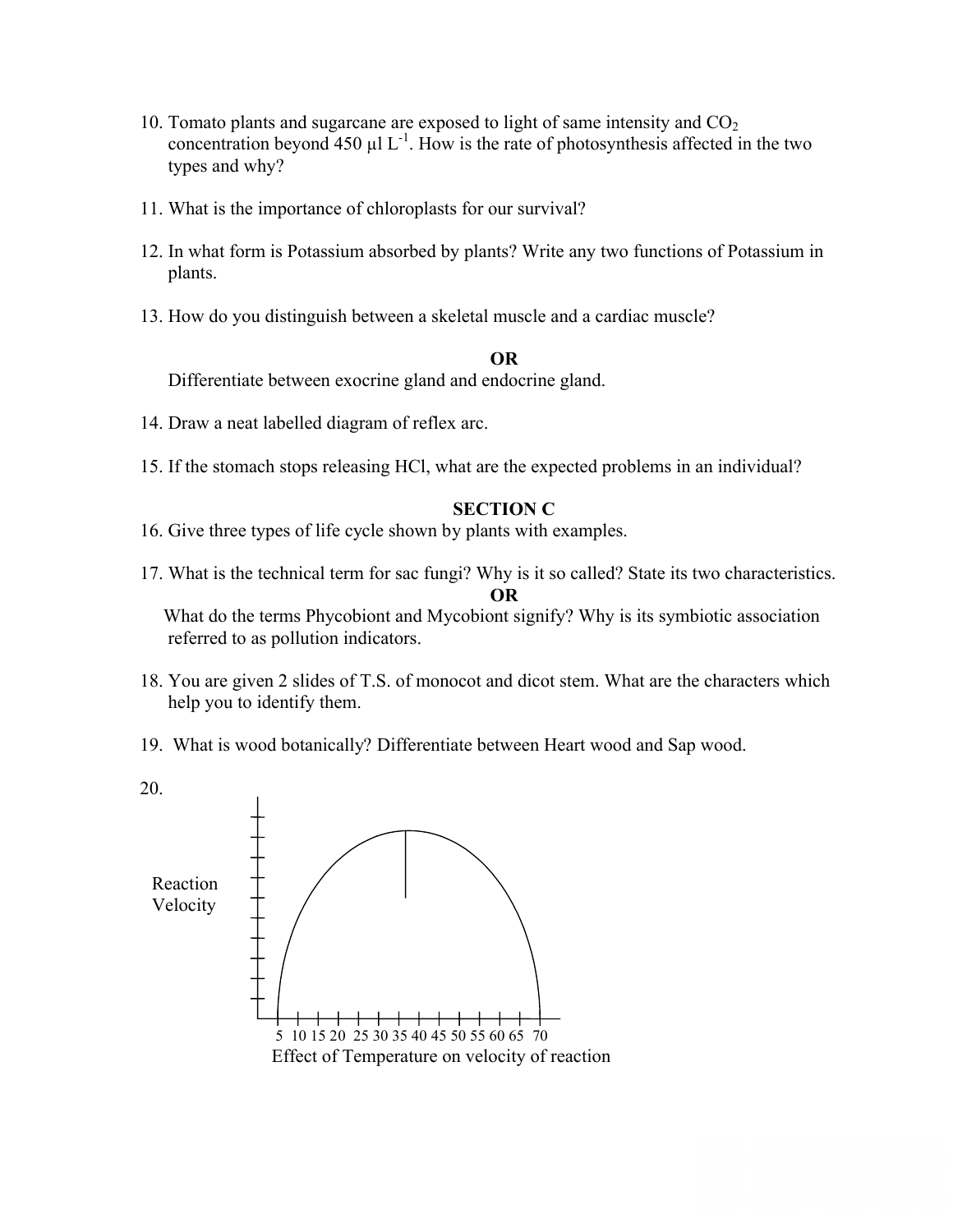Looking at the graph above, at what temperature is the maximum reaction and minimum reaction. Give reasons for the same.

- 21. Write three significances of Meiosis.
- 22. Describe nitrogen cycle.
- 23. Explain the formation of root nodules in a leguminous plant.
- 24. Explain counter current mechanism.
- 25 What are three types of animals based on the nitrogenous waste produced?

### **SECTION D**

26. Describe Prophase I of Meiosis I. Support with diagram.

### **OR**

- a) Name the four types of Blood groups in human beings.
- b) What is the basis for such grouping?
- c) Which group is known as the universal donor?
- d) Which group is known as universal recipient ?
- e) Name the blood groups that can be transfused into B group.
- 27. Draw schematic diagram of Inter-relationship among metabolic pathways showing respiration mediated breakdown of different organic molecules to  $CO<sub>2</sub>$  and  $H<sub>2</sub>O$ .

#### **OR**

Explain with schematic diagram the electron transport system.

28. Draw a neat labelled diagram of the internal structure of heart and explain Cardiac Cycle.

### **OR**

Explain the mechanism of conduction of Nerve impulse.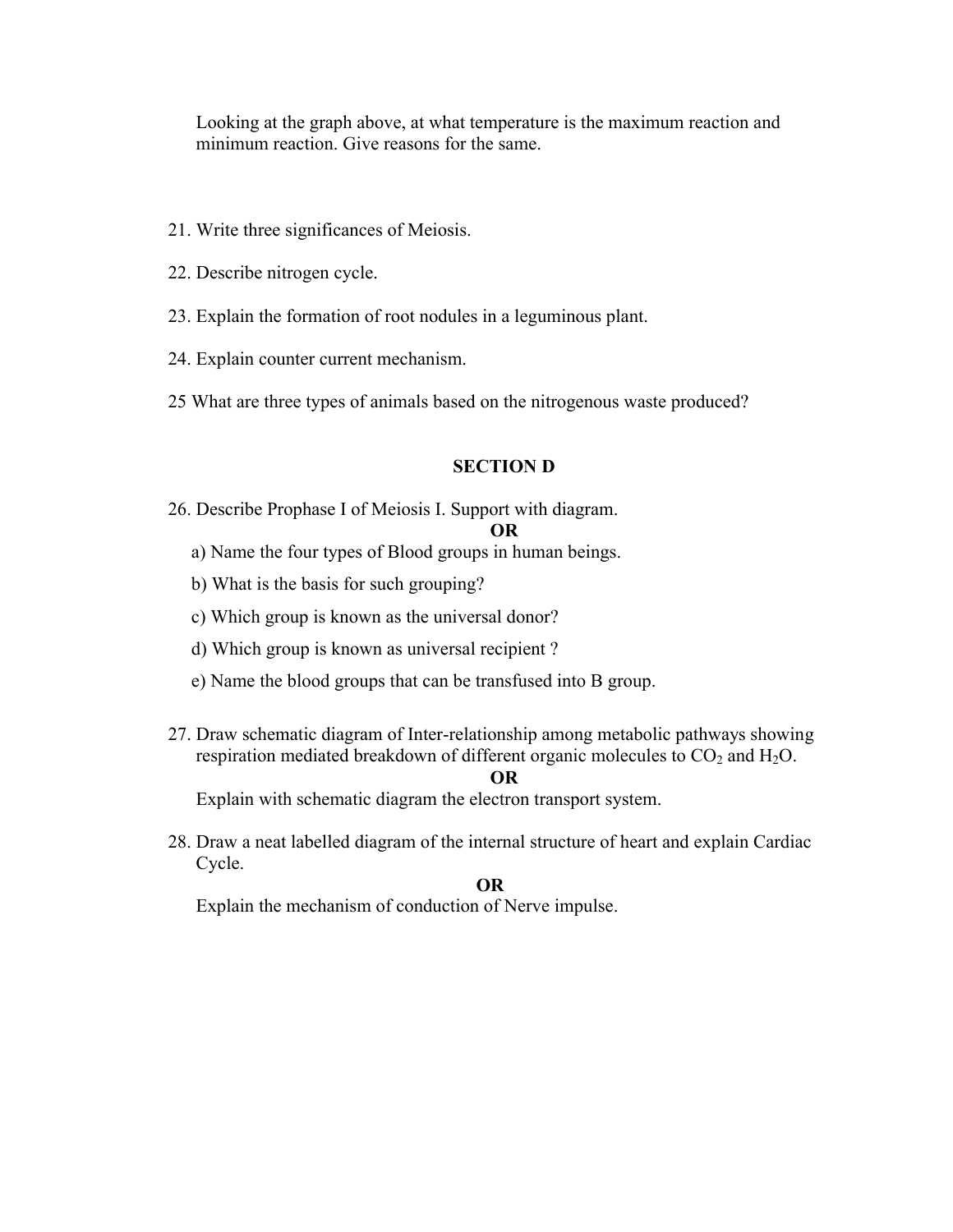# **Marking Scheme of Model question Paper II Class XI Subject Biology**

| MM: 70                   |                                                                                                                                                            | Time 3 Hours. |
|--------------------------|------------------------------------------------------------------------------------------------------------------------------------------------------------|---------------|
| 1. Operculum             | <b>SECTION A</b>                                                                                                                                           | (1)           |
| 2. As a dye – Fabaceae   |                                                                                                                                                            | $(1/2 + 1/2)$ |
| 3. Cartilaginous tissue  |                                                                                                                                                            | (1)           |
| 4. Abscisic acid         |                                                                                                                                                            | (1)           |
| 5. Nissl's granules      |                                                                                                                                                            | (1)           |
|                          | <b>SECTION B</b>                                                                                                                                           |               |
| 6.i) Cymose and Racemose | ii) Acropetal, basipetal (any 2 points of difference)                                                                                                      | (2)           |
|                          | 7. To increase the surface area of absorption of the intestine in earthworm. It can be<br>compared to the intestinal villi of higher organism              | $(1+1)$       |
|                          | 8. Inactive state during cell division is known as quiescent stage. $G_0$                                                                                  | $(1+1)$       |
|                          | 9. Passive transport $-$ i) No spending of energy<br>ii) Region of lower concentration to higher concentration<br>Active transport $-$ i) Requires energy. |               |
|                          | ii) Region of higher concentration to lower concentration                                                                                                  | $(1+1)$       |

10. Rate of photosynthesis is higher in tomato plant.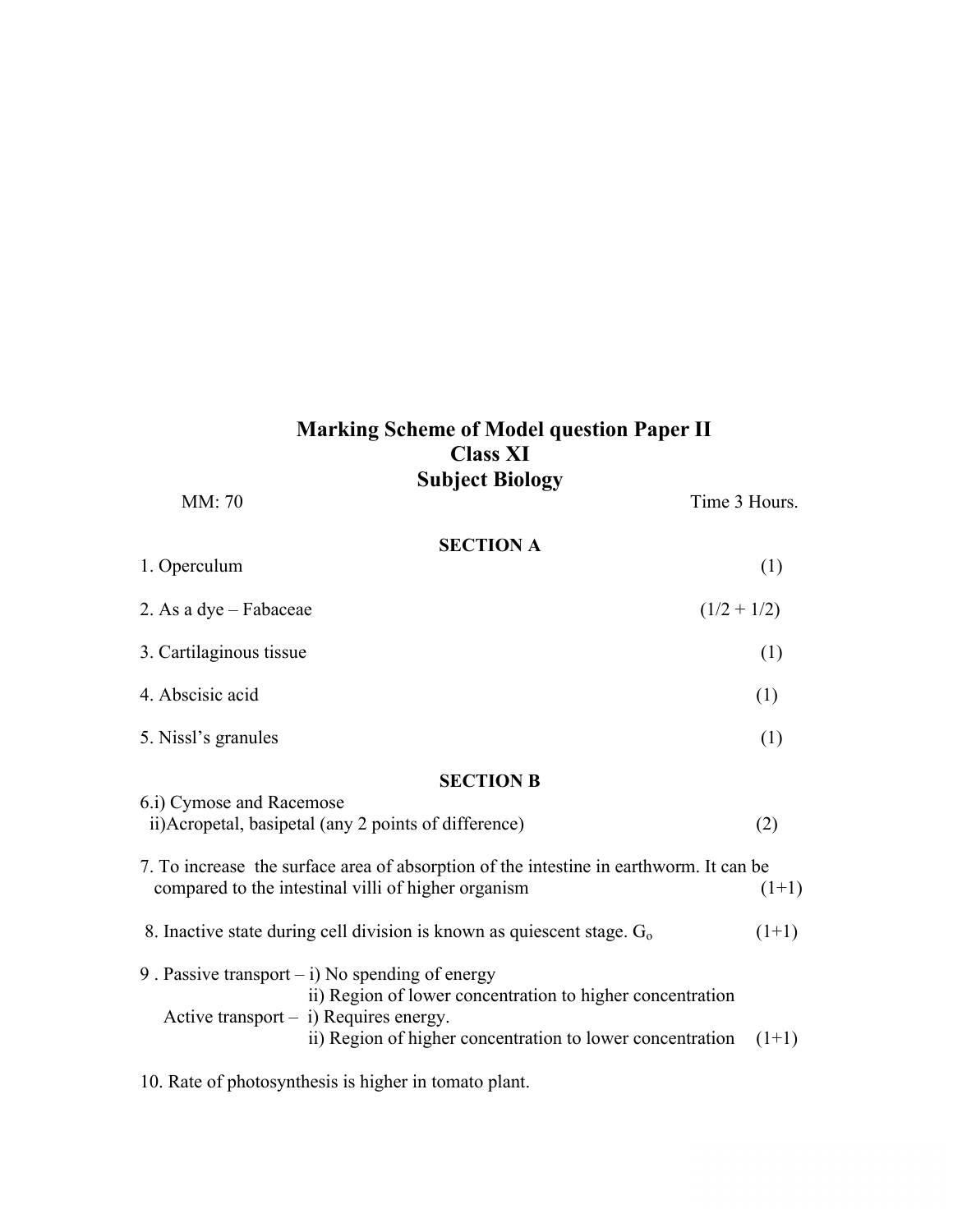| Tomato            | <b>Exocrine</b>                             | <b>Endocrine</b>      | plant            |
|-------------------|---------------------------------------------|-----------------------|------------------|
| reaches           | i) With duct.                               | Ductless.<br>1)       | saturation       |
| beyond            | ii)Enzyme                                   | Hormones<br>11)       | $450 \mu L^{-1}$ |
| and               | iii) Pepsin, Trypsin                        | iii)Insulin, Glucagon | sugarcane        |
| plant             |                                             |                       | reaches          |
|                   | saturation at 360 $\mu$ l L <sup>-1</sup> . |                       |                  |
|                   |                                             |                       | $(1+1)$          |
| 11.i) Gives food  |                                             |                       |                  |
| ii) Gives oxygen  |                                             |                       |                  |
| iii) Gives timber |                                             |                       |                  |
| iv) Fossil fuel   | $\left( \text{any } 2 \right)$              |                       | $(1+1)$          |
|                   |                                             |                       |                  |

12. Potassium+ ions.

| $i)$ Anion $-$ | <b>Skeletal Muscle</b>    | <b>Cardiac Muscle</b>          | Cation          |
|----------------|---------------------------|--------------------------------|-----------------|
| balance        | i) Striations prominent   | i) Less Striations             |                 |
| ii) Opening    | ii) Multinucleated        | ii) Single nucleus in a cell   | $\&$ closing of |
| stomata (any   | iii) No intercalated disc | iii) intercalated disc present | other role)     |
|                | iv) Gets fatigued         | iv) working continuously       |                 |

$$
(1+1)
$$

13.

Any 2  $(1+1)$ 

**OR**

Any 2  $(1+1)$ 

14. Pg. 322 Fig. 21.5 Reflex arc.

15. Protein digestion will get affected, bacteria won't get killed, pepsinogen won't get converted to pepsin, no pH of 1.8 which is optimal for pepsin. Any  $2(1+1)$ 

# **SECTION C**

16.Refer Pg 42 Fig3.7 (1+1+1)

17.Ascomycetes- Sexual spores are produced in sac like structure.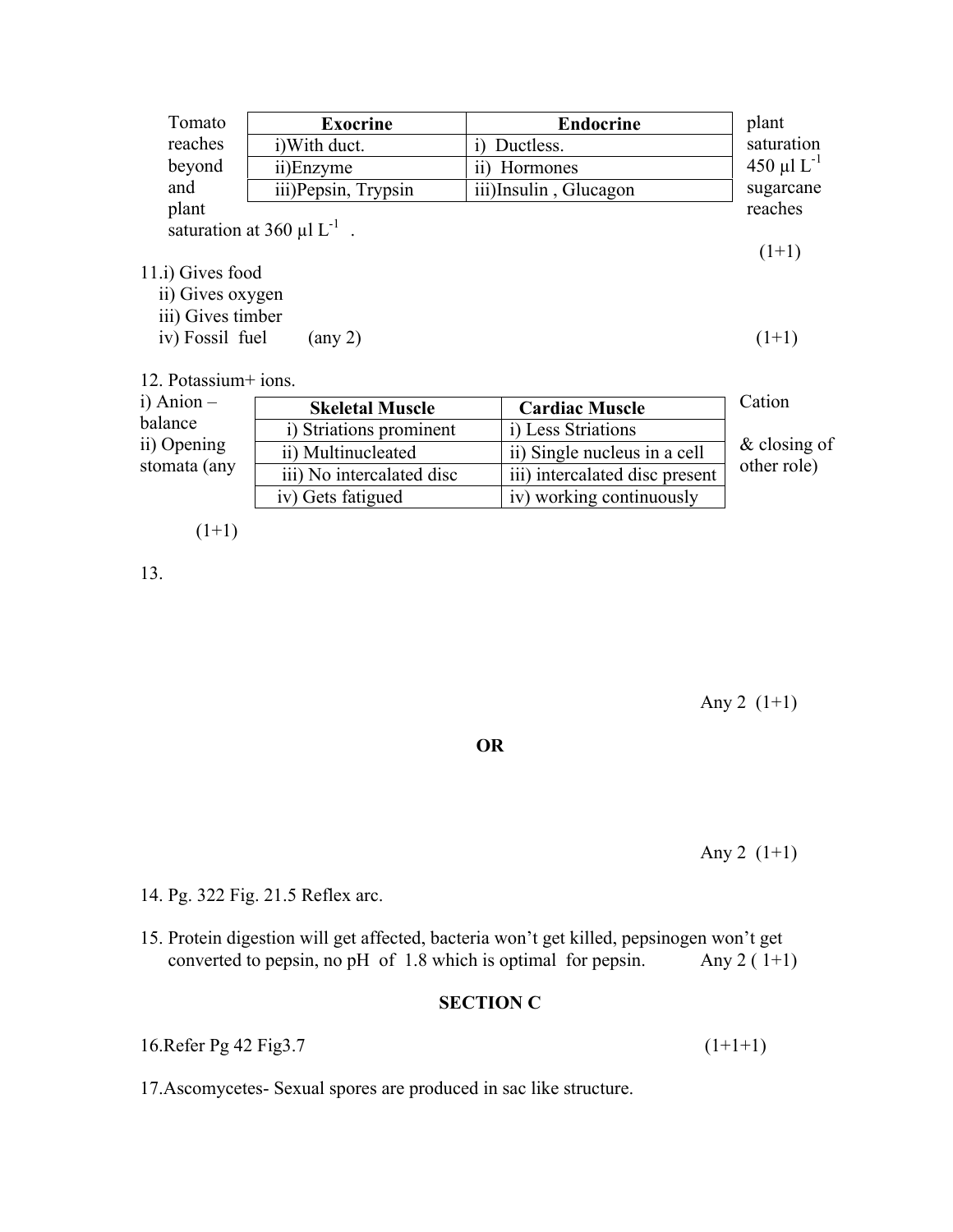i) Unicellular or multicellular

ii) Mycelium is septate

iii) Saprophytic, parasitic or decomposer (Any other)  $(1+1+1)$ 

# **OR**

Phycobiont - algal part, mycobiont – fungal part. Lichen, which is a symbiotic association does not grow in polluted places.  $(1+1+1)$ 

18.

| <b>Monocot</b> stem              | Dicot stem                   |
|----------------------------------|------------------------------|
| i) Vascular Bundles are more     | i) Vascular Bundles are few  |
| ii) Distributed in ground tissue | ii) arranged in a ring       |
| iii) Open Vascular Bundles       | iii) Closed Vascular Bundles |
| iv) Pith not present             | iv) Pith present             |

Any 3 points  $(1+1+1)$ 

19. Secondary xylem. (1)

| <b>Heart wood</b>            | Sap wood                                 |
|------------------------------|------------------------------------------|
| i. Dead elements             | <i>i</i> . living tissue                 |
| ii. central layer            | ii. peripheral layer                     |
| iii.storage of tannin, resin | iii. conduction of water and<br>minerals |
| iv. darker colour            | iv. lighter colour                       |
| v. resistant to decay        | v. not resistant                         |

Any 2 points (2)

| 20. At $5^{\circ}$ C and $70^{\circ}$ C minimum activity.             |           |
|-----------------------------------------------------------------------|-----------|
| Between $35^{\circ}$ and $40^{\circ}$ C maximum activity              |           |
| Every enzyme has its optimum temperature                              | $(1+1+1)$ |
| 21.<br>i) Chromosome number gets reduced.                             |           |
| ii) Produces variation $&$ evolution.                                 |           |
| iii) Keeps chromosome number constant.                                | $(1+1+1)$ |
| 22. Nitrogen cycle Pg. 201 Fig 12.3.                                  | (3)       |
|                                                                       |           |
| 23. Refer Pg. 202 & 203 Fig. 12.4.                                    | (3)       |
| 24. Pg. 295 & Pg. 296 Fig. 19.4 & Fig. 19.6. Explanation and drawing. | (3)       |
| 25. Pg. 290                                                           | $(1+1+1)$ |
| <b>SECTION D</b>                                                      |           |

# 26. Pg. 168, Fig. 10.3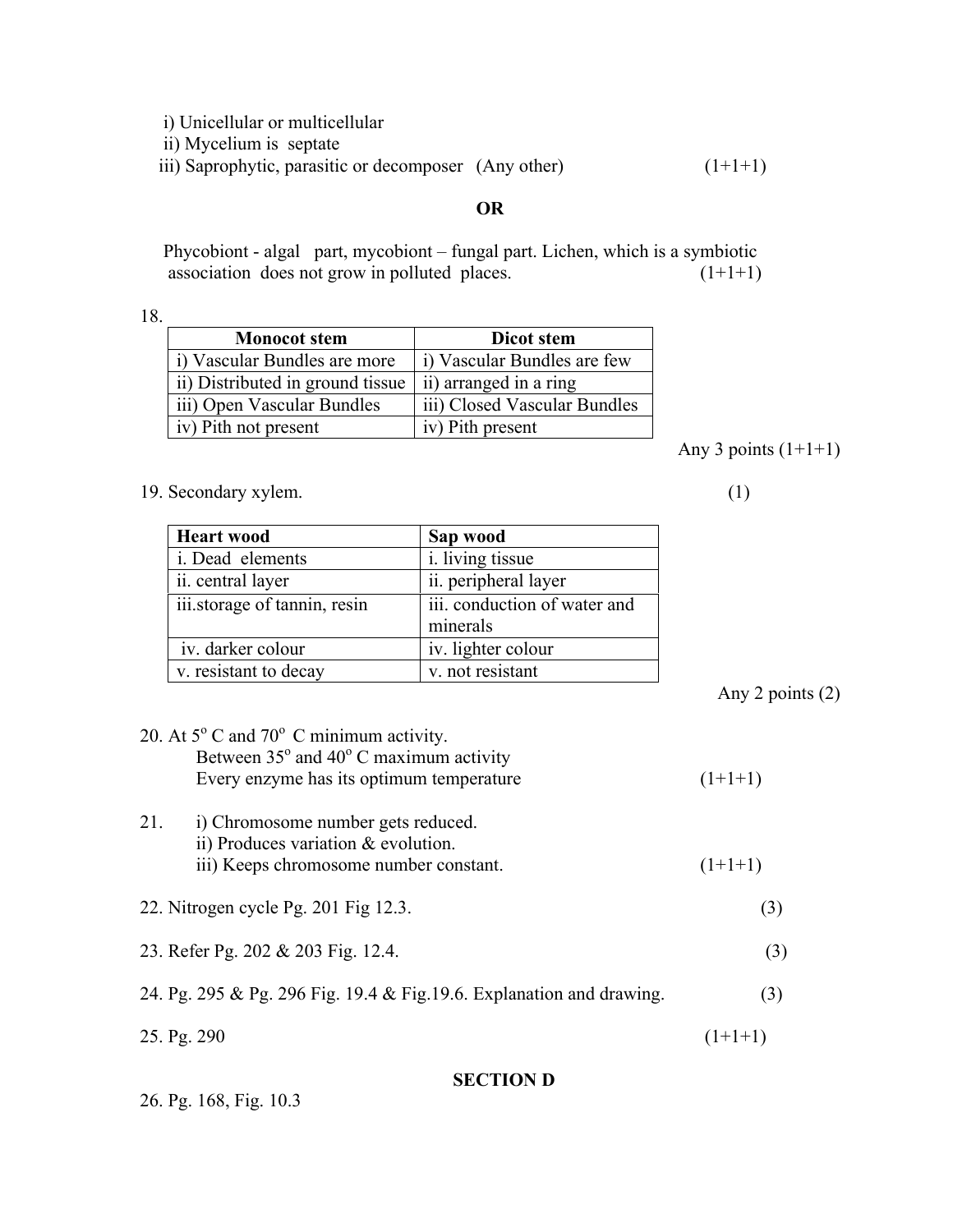|                        | <b>OR</b>                                                            |     |
|------------------------|----------------------------------------------------------------------|-----|
| $\rm i)$               | AB, A, B, O                                                          |     |
| $\overline{ii}$        | Presence of Antigen & Antibody                                       |     |
| $\overline{iii}$       | Universal Donor $-$ O                                                |     |
| iv)                    | Universal Recipient - AB                                             |     |
| V)                     | B group $\&$ O group                                                 | (5) |
| 27. Fig. 14.6, Pg. 236 | <b>OR</b><br>Fig. $14.4$ , Pg. $233$                                 | (5) |
|                        | 28. Fig. 18.2, Pg. 283, Pg. 284 Explanation for Cardiac Cycle.<br>OR |     |
|                        | Pg. 317 $\&$ 318, Generation and conduction of nerve impulse.        | (5) |

**Note: Q-7, 10, 18 & 20 are HOTS ≈ 10 marks ≈ 15%**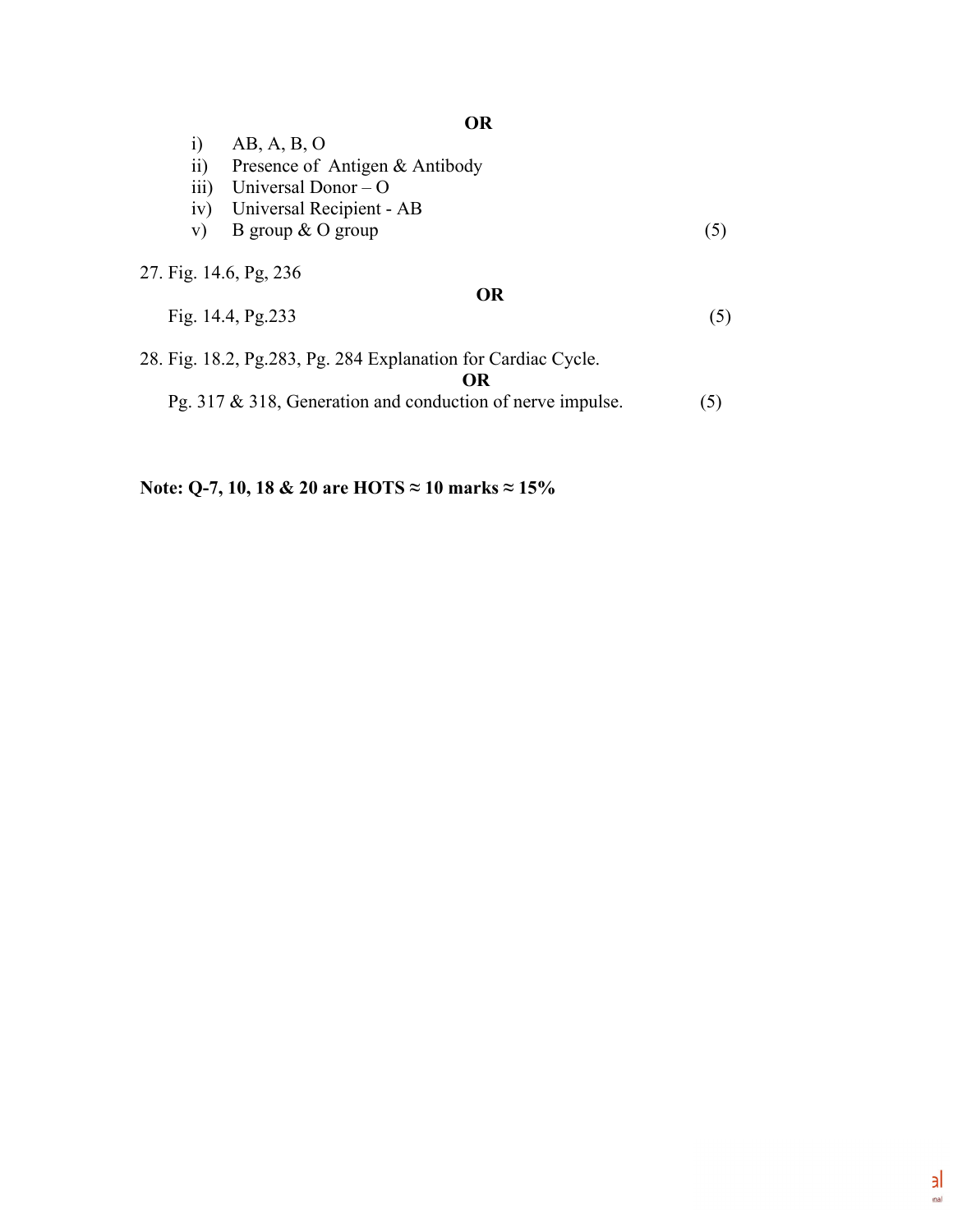# MODEL QUESTION PAPER III CLASS XI SUB: - BIOLOGY (THEORY)

Max Marks.: 70 TIMES : 3 Hrs

General Instructions :

- xv. This question paper consists of A,B, C & D sections. Section A consists of 5 questions of one mark each, Section B is of 10 questions of two marks each, Section C is of 10 questions of three marks each and Section D is of 3 questions of five marks each.
- xvi. All questions are compulsory
- xvii. There is no overall choice. However, an internal choice has been provided in one question of 2 marks, one question in 3 marks and three questions in 5 marks weightage. Attempt only one of the choices in such questions.
- xviii. Question numbers 1-5 are to be answered in one word or one sentence each.
	- xix. Question numbers 6-15 are to be answered in approximately 20-30 words each.
	- xx. Question numbers 16-25 are to be answered in approximately 30-50 words each.
	- xxi. Question numbers 26-28 are to be answered in approximately 80-120 words each

## **SECTION -A**

Q1.What is the role of methanogens in the gut of several ruminant animals?

Q2. For which family would you assign the floral formula.  $\bigoplus_{i=1}^{n}$  K<sub>(5)</sub> C<sub>5</sub> A<sub>5</sub> G<sub>(2)</sub>

- Q3. Where do you find clitellum?
- Q4. Define facilitated diffusion?
- Q5. Which animal hormone is known as emergency hormone?

## **SECTION –B**

- Q6. Where is Bidder's canal located? What are its functions?
- Q7. Justify the following statement on the basis of external features-
	- (i) Potato is a stem.
	- (ii) Sweet potato is a root.
- Q8. How does the position of centromere form the basis of classification of chromosomes?
- Q9. Illustrate the different nature of bonds linking monomers to make polymers in case of polysaccharides and proteins.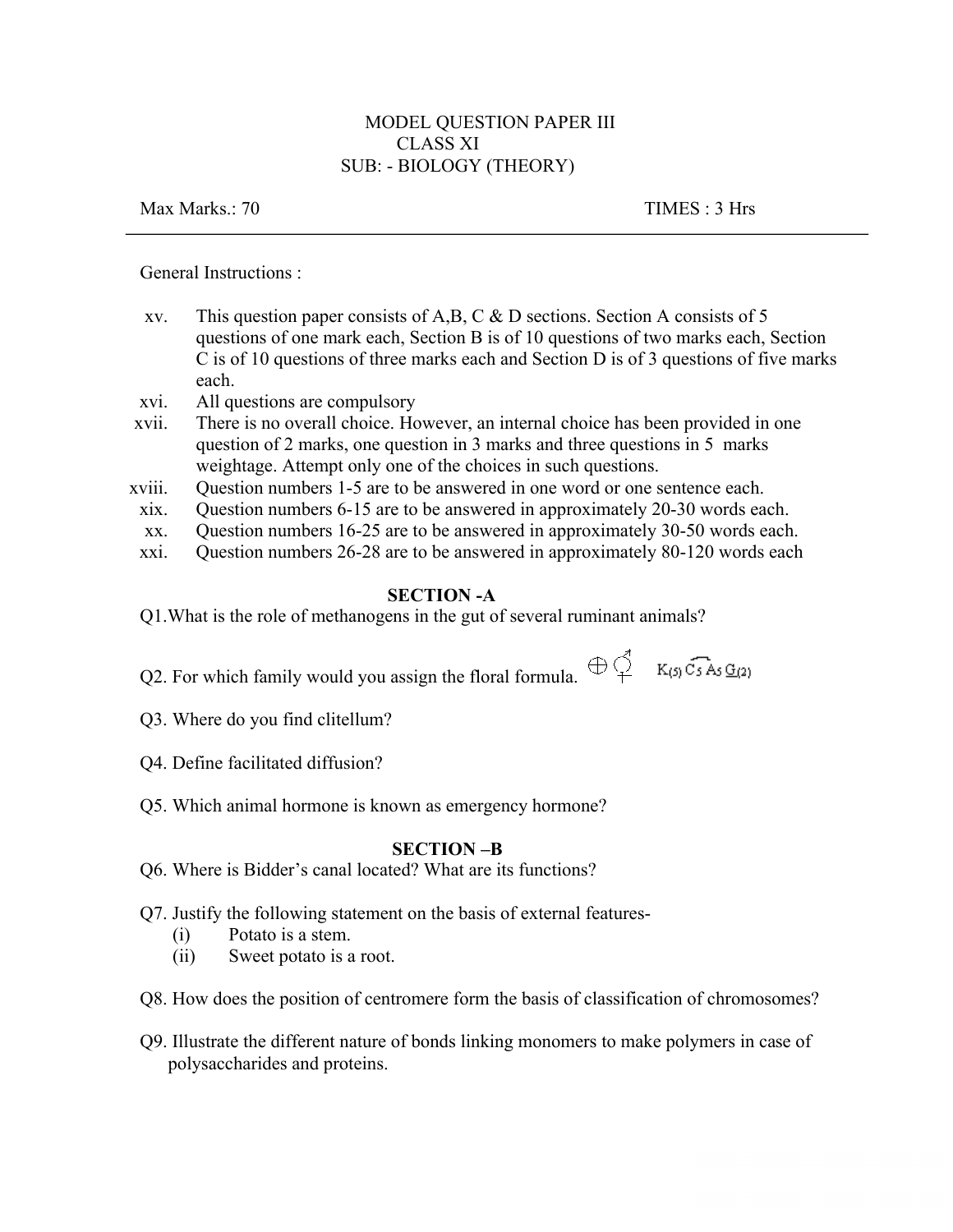- Q10. Why is it that in certain plants, deficiency symptoms appear first in the younger parts of the plant while in others, they do so in mature organs?
- Q11. RuBisCO is an enzyme that acts both as cabboxylase and oxygenase. Why do you think RuBisCO carries out more carboxylation in  $C_4$  plants?
- Q12. What are the crucial events in aerobic respiration in plants?
- Q13. What is the composition of bile?
- Q14. Differentiate between Vital capacity and total lung capacity.

#### **OR**

What is the effect of  $pCO<sub>2</sub>$  on oxygen transport?

- Q15. Name the type of joint between the following:-
	- (a) Atlas / axis
	- (b) femur / acetabulum
	- (c) between cranial bones
	- (d) between pectoral girdle and humerus.

### **SECTION-C**

- Q16. Classify algae on the basis of pigments and stored food?
- Q17. Write down the four characteristics of phylum Arthropoda. Write one example of economically important insect and one gregarious pest.

#### **OR**

Explain three classes of protozoa.

- Q18. Draw a labelled diagram of maize grain.
- Q19. Explain the three types of simple epithelium.
- Q20. How do neutral solutes move across the plasma membrane? Can polar molecules also move across it in the same way? If not, then how are these transported across the membrane?
- Q21. Explain the three structures of proteins.
- Q22. What do you understand by photoperiodism and vernalisation? Describe their significance.
- Q23. Mention the criteria for essentiality of an element.
- Q24. How does erythroblastosis foetalis occur? How can it be avoided?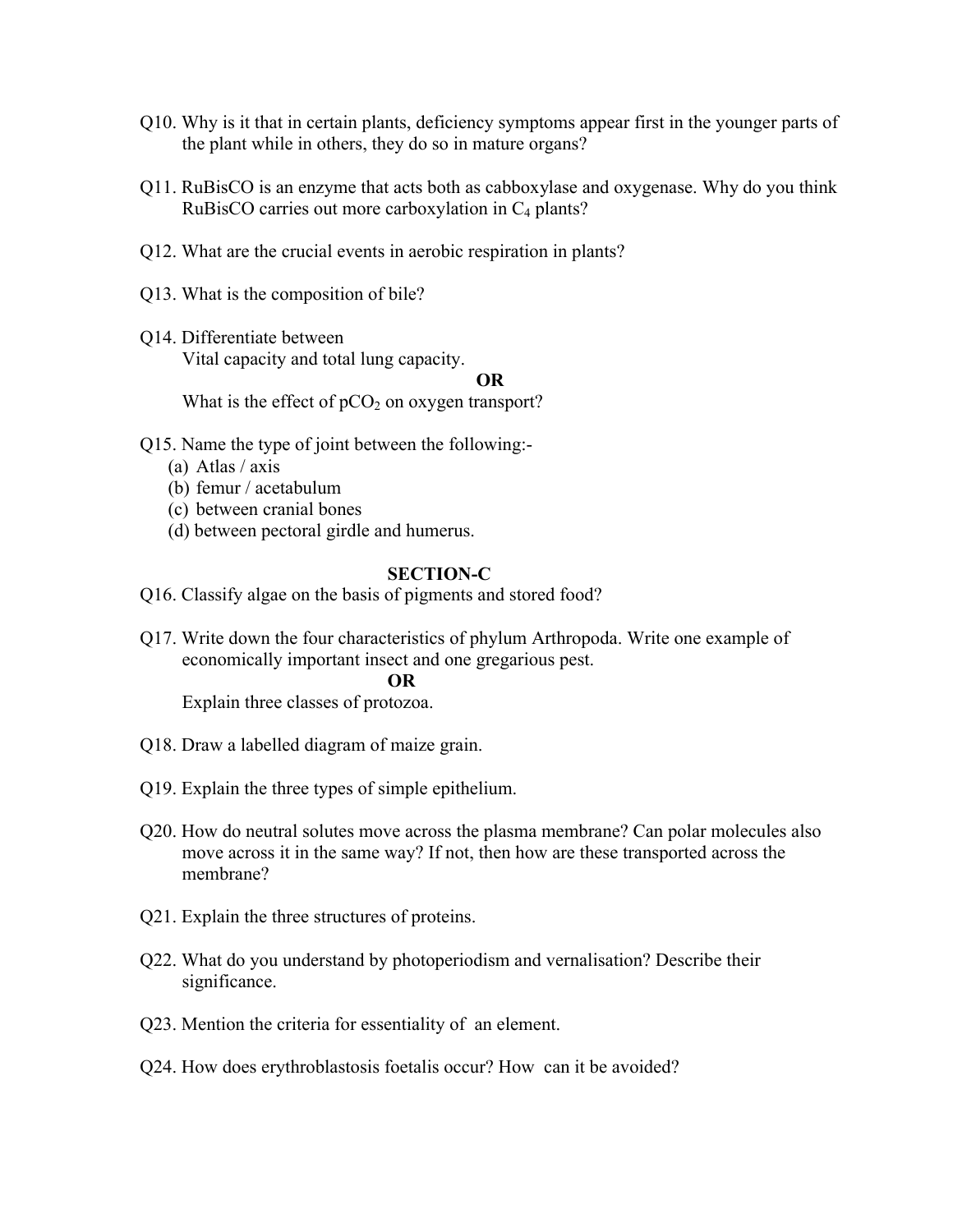Q25. How does the mechanism of hearing take place?

## **SECTION-D**

Q26.Explain the nuclear changes taking place in the different stages of mitosis with labelled diagrams.

# **OR**

Classify enzymes and write their nomenclature.

Q27. Name the two cells of Islets of Langerhans which secrete hormones. Name the hormones. Explain their role in maintaining sugar level in blood.

# **OR**

How do the following disorders take place:-

- (i) Osteoporosis
- (ii) Gout
- (iii) Renal calculi
- (iv) Coronary Artery disease
- (v) Emphysema

Q28. Draw schematic diagram of Kreb's cycle?

### **OR**

- (a) Give comparisons between  $C_3$  and  $C_4$  plants.
- (b) Explain photophosphorylation in brief with diagram.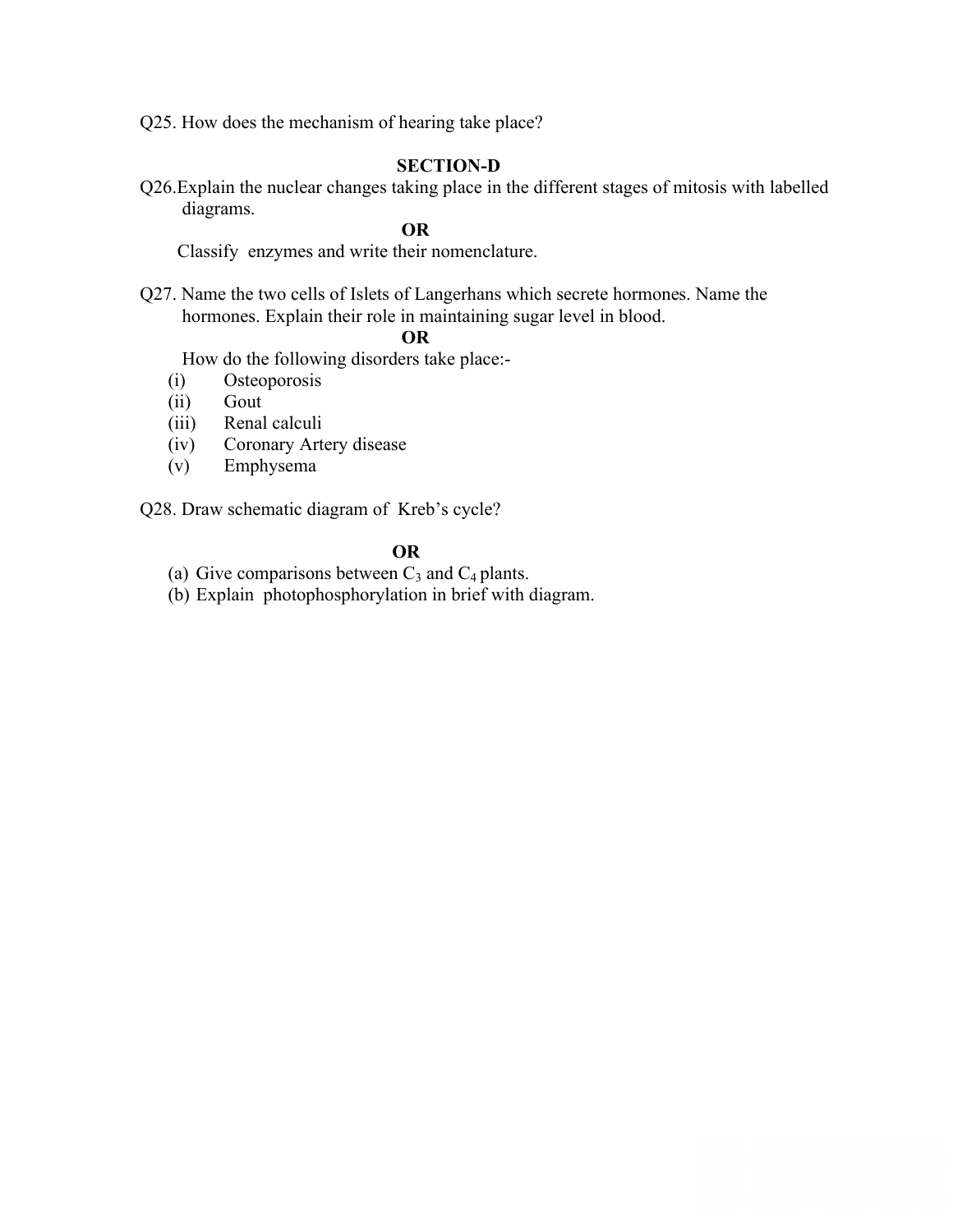# **MARKING SCHEME FOR MODEL QUESTION PAPER – 1**

**M.M. -70 TIME -3Hrs**

# **SECTION A**

| Q1-The body cavity which is lined by mesoderm                                                                                                                                  | (1)                        |
|--------------------------------------------------------------------------------------------------------------------------------------------------------------------------------|----------------------------|
| Q2-In certain grasses adaxial epidermal cells along the veins modify themselves into large,<br>empty, colourless cells. These are called Bulliform cells.                      | (1)                        |
| Q3- Alary muscles helps in contraction and expansion of heart chambers of heart                                                                                                | (1)                        |
| Q4- Rate of cell division will be greatly enhanced                                                                                                                             | (1)                        |
| Q5 a)Glucagon<br>b) Atrial Natriuretic Factor (ANF)                                                                                                                            | $\frac{1}{2} \times 2 = 1$ |
| <b>SECTION B</b>                                                                                                                                                               |                            |
| Q6. Open vascular bundle has cambium between xylem and phloem                                                                                                                  | $\frac{1}{2}$              |
| Closed vascular bundle – doesnot have cambium between xylem $\&$ phloem                                                                                                        | $\frac{1}{2}$              |
| Exarch xylem – Protoxylem lies towards periphery                                                                                                                               | $\frac{1}{2}$              |
| Endarch xylem – Protoxylem lies towards centre                                                                                                                                 | $\frac{1}{2}$              |
| Q7. Because the brain is represented by supra – oesophageal ganglion which supplies nerves<br>to antennae and compound eyes and this is not present in the head region.<br>(2) |                            |
| Q8. Nuclear pore is a place where the nuclear envelope is interrupted leaving a gap<br>(1)                                                                                     |                            |
| (2)<br>Functions : (a) Provides passage for RNA and protein molecules in both directions<br>(i.e. from nucleus to cytoplasm and vice versa)                                    |                            |
| Q9. i)Metaphase<br>ii) Anaphase II (meiosis) / Anaphase (mitosis)<br>iii)Zygotene<br>iv)Pachytene                                                                              | $\frac{1}{2}x 4 = 2$       |
| Q10. Ethylene; effective in fruit ripening                                                                                                                                     | (2)                        |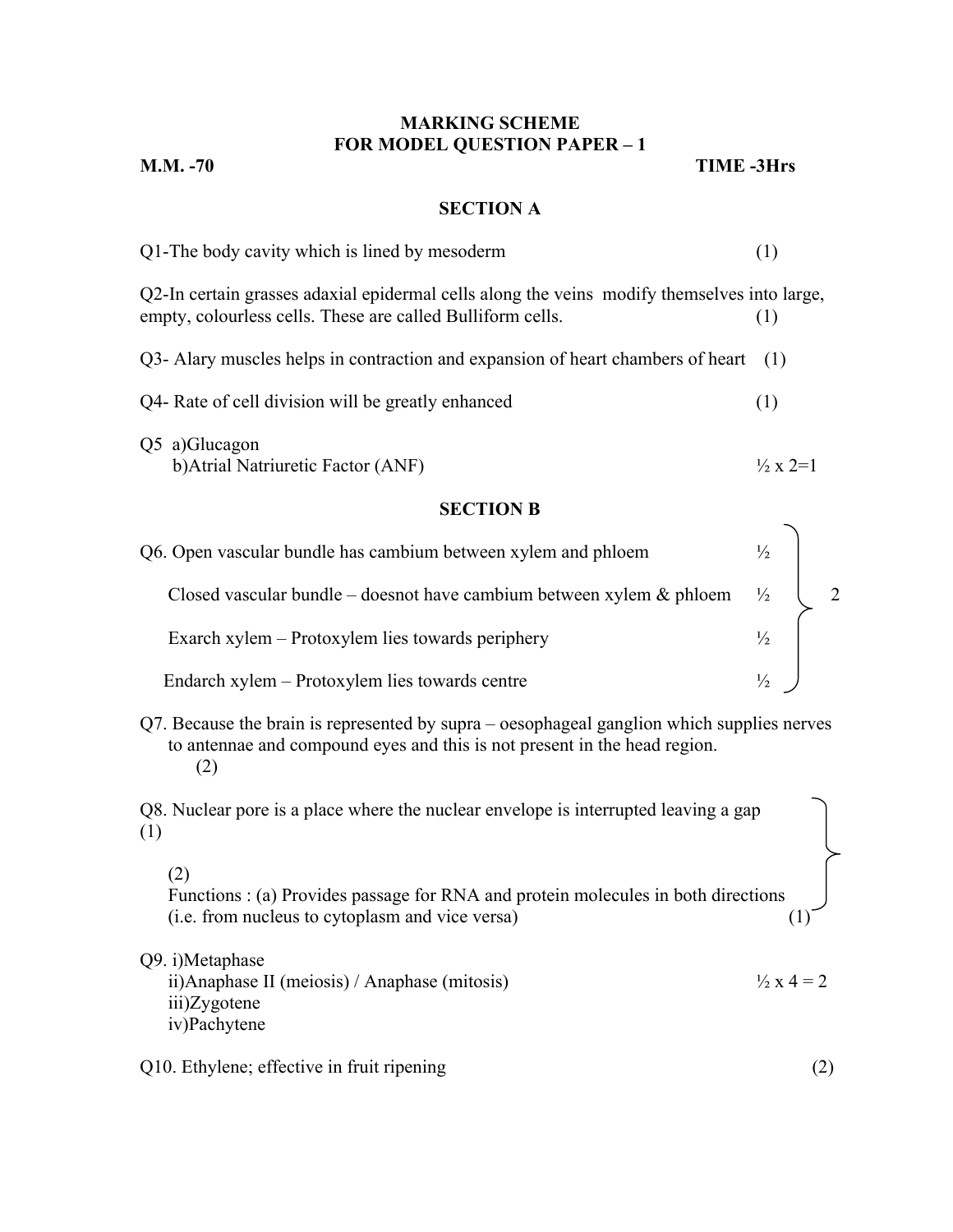Q11. In  $C_3$  plants some  $O_2$  bind to Rubisco, hence decreasing  $CO_2$  fixation. In photorespiration, synthesis of sugar  $&$  ATP does not take place. Rather  $CO<sub>2</sub>$  gets released utilizing ATP. Therefore it is a wasteful process.

(2)

Q12. RQ – It is the ratio of the volume of  $CO_2$  evolved to the volume of  $O_2$  consumed in respiration

 $\mathfrak{D}$ 

Value of RQ for fat is less than one

Q13. a) Insulin  $1x2=2$ b) Thyroxine

Q14. At the point of stimulus , the membrane becomes permeable to sodium. As sodium enters axoplasm, the interior becomes positively charged & exterior becomes negatively charged.

The positive ions travel from depolarized region to the next polarized region through axoplasm

and action potential is created  $(2)$ 

Q15. Air pressure on either side of the eardrum will not be maintained and so likely to get damaged. (2)

Osmoregulation means the regulation of ionic content  $&$  fluid volume inside the body. (2)

### **SECTION C**

Or

Q16. Refer to Textbook Pg-21 (Any 3 points)  $1x 3 = 3$ Q17. Refer to Textbook Pg-55 table 4.1 (Any 3 points)  $1x$  $3 = 3$ Or Heterospory means producing two kinds of spores, macro(large) and micro(small) spores  $(1)$ <br> $(1)$ It is the precursor of evolution of the seed habit 3 2 examples: Selaginella, Salvinia (or any other two)  $\frac{1}{2}$  x 2=1 Q18.  $\forall x \in K_{(5)} C_5 A_5 G_{(2)}$  1 3

Floral diagram 2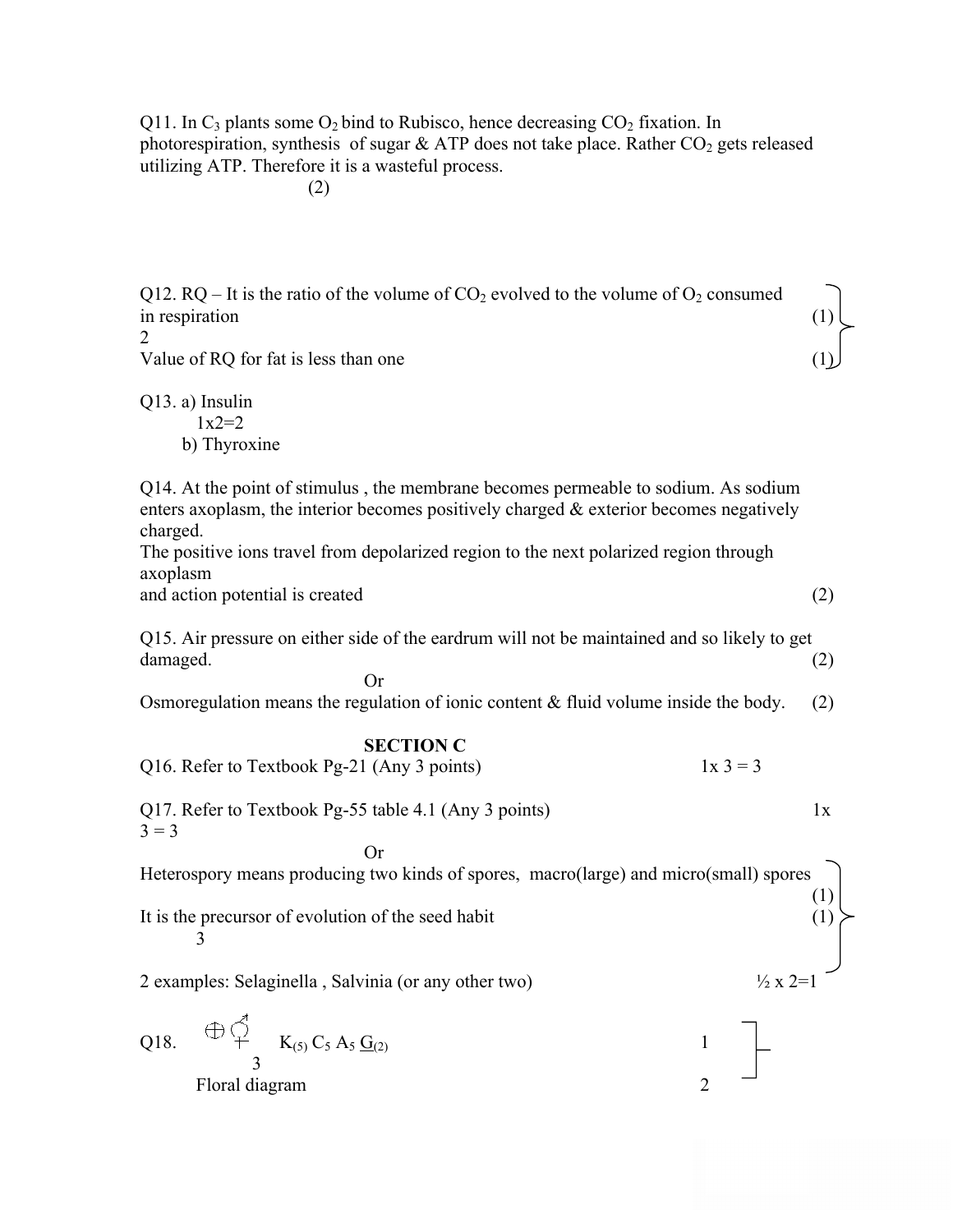| Q19. a) As urinogenital duct<br>b)Remove excretory products from haemolymph                                                                                                                                                                                                                                                                                                                                                                                                                                           |   |
|-----------------------------------------------------------------------------------------------------------------------------------------------------------------------------------------------------------------------------------------------------------------------------------------------------------------------------------------------------------------------------------------------------------------------------------------------------------------------------------------------------------------------|---|
| c)Respiratory exchange and excretion<br>1                                                                                                                                                                                                                                                                                                                                                                                                                                                                             |   |
| Q20. Manganese<br>Refer Textbook pg-199 (12.24) lines 08-18                                                                                                                                                                                                                                                                                                                                                                                                                                                           |   |
| Q21. Apoplast movement: Movement of water through intercellular spaces and walls<br>of cells<br>Symplast movement: Movement of water through the cells through their cytoplasm;<br>and from cell to cell through plasmodesmata.<br>3                                                                                                                                                                                                                                                                                  |   |
| Casparian strips in endodermis is impervious to water, so water is directed to<br>move into the cells and reach xylem.                                                                                                                                                                                                                                                                                                                                                                                                |   |
| $\begin{array}{c} \frac{1}{2} + \frac{1}{2} = 1 \\ \frac{1}{2} + \frac{1}{2} = 1 \\ \frac{1}{2} + \frac{1}{2} = 1 \end{array}$<br>Q22. Mitochondria & chloroplast<br>Functions<br>3<br>Diagrams<br>Q23. Co-factors : Non – protein constituents of enzyme molecules are called co-factors<br>Prosthetic group – Organic compounds that are tightly bound to protein<br>3<br>portion of enzyme.<br>Co-enzyme – Organic compounds temporarily attached to protein portion of enzyme<br>(during the course of catalysis) |   |
| Q24. Refer Textbook Pg $-297$ (19.5) Para 3<br>3                                                                                                                                                                                                                                                                                                                                                                                                                                                                      |   |
| Q25. Myogenic heart – Because its nodal musculature has the ability to generate action<br>potential without any external stimuli<br>P-wave represents the electrical excitation (or depolarization)<br>3<br>T-wave represents the return of the ventricles from excited to normal state<br>(repolarization)                                                                                                                                                                                                           | 1 |
| <b>SECTION D</b><br>Q26. Refer textbook Pg No $163$ (10.1.1)                                                                                                                                                                                                                                                                                                                                                                                                                                                          |   |
| $G_0$ phase (quiescent stage). The cells that do not divide further, exit $G_1$ phase to<br>5<br>enter an inactive stage.                                                                                                                                                                                                                                                                                                                                                                                             |   |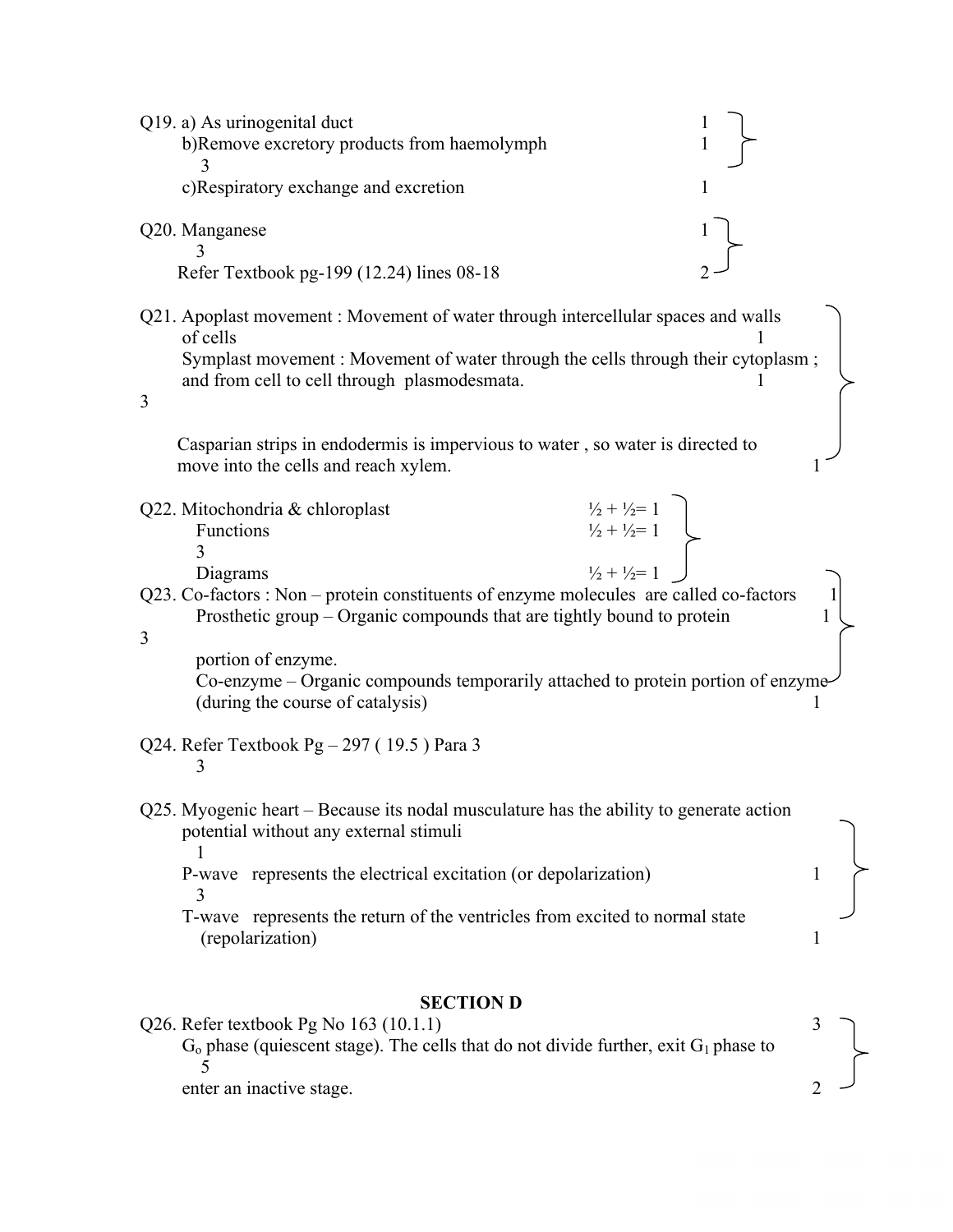| Refer textbook pg-131<br>Refer textbook pg-135,136<br>5  | Diagram                  |                                |
|----------------------------------------------------------|--------------------------|--------------------------------|
|                                                          | Description of structure |                                |
| Q27. External character<br>Internal character<br>5       |                          | $\frac{1}{2}$<br>$\frac{1}{2}$ |
| $C_4$ pathway with justification                         | Diagram<br>Explanation   | $\frac{2}{2}$                  |
| <b>OR</b>                                                |                          |                                |
| Glycolysis steps                                         |                          |                                |
| Anaerobic respiration pathway textbook pg-230            | fig 14.2                 |                                |
| Q28. Mechanism textbook $pg - 274$ and 275 (17.4.2)<br>5 |                          |                                |
| Reaction                                                 |                          |                                |
| <b>OR</b><br>Diagram textbook pg-305, fig 20.2 (b)<br>5  |                          |                                |
| Steps of muscle contraction textbook pg-306, 307 (20.22) |                          |                                |

**Note: Q-7, 11, 18 & 20 are HOTS ≈ 10 marks ≈ 15%**

# **OR**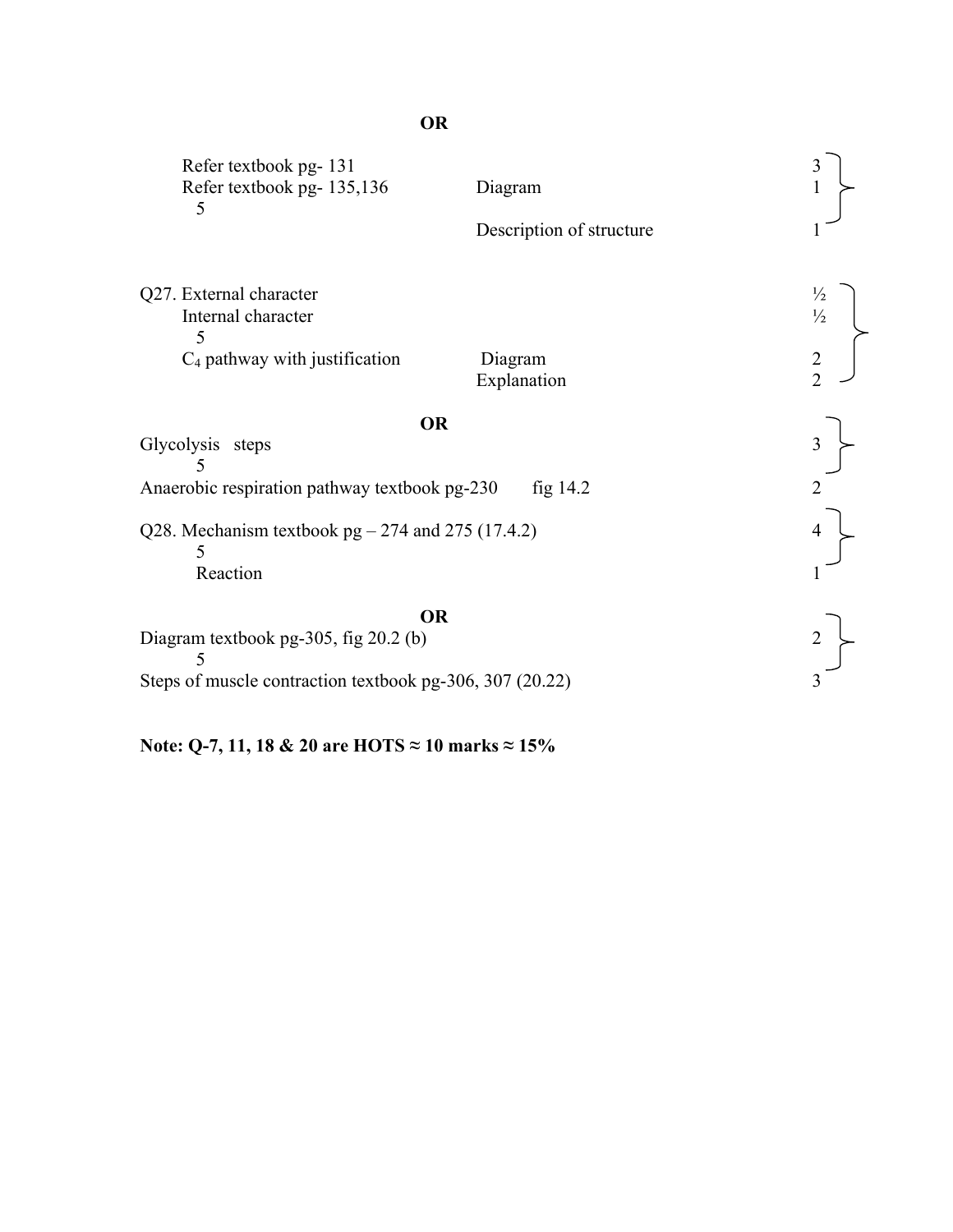# **Marking Scheme of Model question Paper III Class XI Subject Biology**

Max Marks: 70 Time 3 Hours.

### **SECTION A**

| Ans 1: Methanogens are responsible for the production of methane from the dung of<br>ruminating animals. |  |
|----------------------------------------------------------------------------------------------------------|--|
| Ans2: Solanaceae                                                                                         |  |
| Ans $3:14$ to 16 segments                                                                                |  |
|                                                                                                          |  |

- Ans 4: The process in which special proteins help move substances across membranes without expenditure of ATP energy is called facilitated diffusion. (1)
- Ans 5: Adrenalin (1) (1)

### **SECTION B**

Ans 6: Bidder's canal is found in male frog. It connects testis to the kidney so that sperms can come out with urine.

(2)

- Ans 7: (i) Nodes are represented by eyes. Each eye consists of buds subtended by a leaf scar.Hence potato is a stem.
	- (ii) Unicellular outgrowth from sweet potato shows that it is a root hair. Hence sweet potato is a modified root. (2)

Ans 8: Based on the position of centromere, the chromosomes can be classified into four  $\text{types.} \tag{2}$ 

- a) Metacentric chromosome:- Centromere is in the middle of the chromosome forming two equal arms.
- b) Sub-metacentric chromosome:- Centromere is slightly away from the middle of the chromosome resulting in two arms - one shorter arm & one longer arm.
- c) Acrocentric chromosome:- Centromere is situated close to the end of the chromosome forming one extremely short and one very long arm.
- d) Telocentric:- It has terminal centromere. (2)

Ans 9:

- a) Peptide bond formed between two amino acids to form a protein molecule, when the carboxyl group of one amino acid reacts with the amino group of the next amino acid with the elimination of a water moiety.
- b) In a polysaccharide the individual monosaccharides are linked by Glycosidic bond, where the bond is formed between two carbon atoms of two adjacent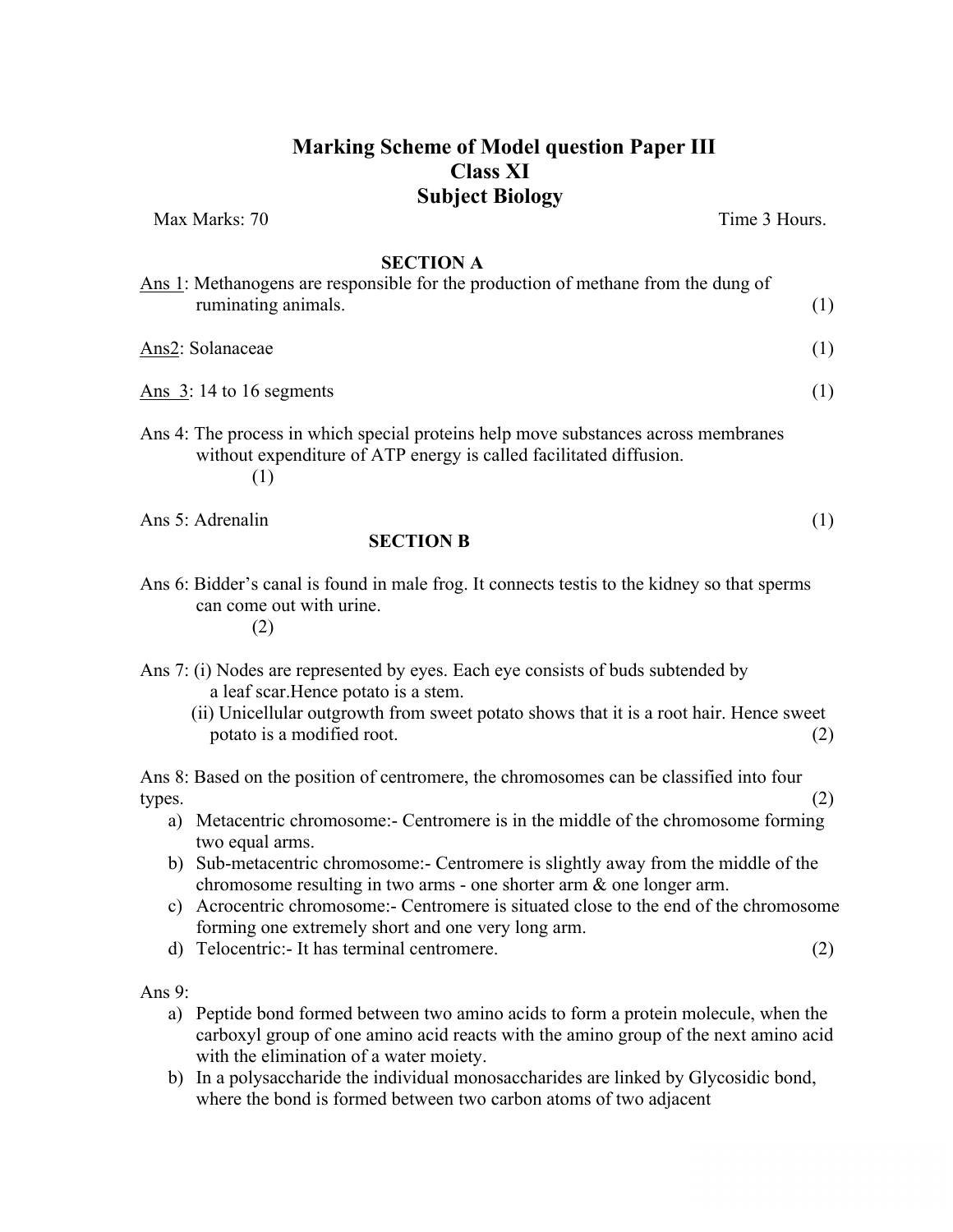monosaccharides.

(2)

- Ans 10(i) When elements like  $N_2$ , K, Mg are actively mobilized within the plants and exported to the young developing tissues, symptoms tend to appear first in the older tissue.
	- (ii) Whenever elements are immobile and are not transported out of mature organs, deficiency symptoms tend to appear first in young tissues. (2)
- Ans $11(i)$  In  $C_4$  plants photorespiration does not occur, because they have a mechanism that increases the concentration of  $CO<sub>2</sub>$  at the enzyme site.
	- (ii) This takes place when the  $C_4$  acid form the mesophyll is broken down in the bundle sheath to release  $CO<sub>2</sub>$ . This results in increasing the intracellular concentration of  $CO<sub>2</sub>$ . This ensures that RuBisCO functions as carboxylase minimizing the oxygenase activity. (2)
- Ans12: The crucial events in aerobic respiration are:
	- I. The complete oxidation of pyruvate by the stepwise removal of all the hydrogen atoms, leaving 3 molecules of  $CO<sub>2</sub>$ .
	- II. The passing on of the electrons removed as part of the hydrogen atoms to molecular  $O_2$  with simultaneous synthesis of ATP. (2)

Ans13: Bile contains bile pigments, bile salts, cholesterol and phospholipids but no enzyme.(2)

Ans $14$ :

| <b>Vital Capacity</b>                                                  | <b>Total Lung Capacity</b>                                                                 |
|------------------------------------------------------------------------|--------------------------------------------------------------------------------------------|
| The maximum volume of<br>air a person can breathe<br>in after a forced | 1. Total volume of air<br>accommodated in the lungs at<br>the end of a forced inspiration. |
| expiration.<br>2. This includes ERV, TV<br>and IRV.                    | 2. This includes EV, ERV, TV<br>and IRV.                                                   |

# **OR**

- 1. When  $pCO_2$  is high and  $pO_2$  is low as in the tissues, more binding of  $CO_2$  occurs.
- 2. When the  $pCO_2$  is low  $pO_2$  is high as in the alveoli, dissociation of  $CO_2$  from carbamino- haemoglobin takes place.

(2)

Ans 15 a : Atlas / axis –pivot joint

- b : Femur/acetabulum hinge joint
- c : Cranial bones fibrous joints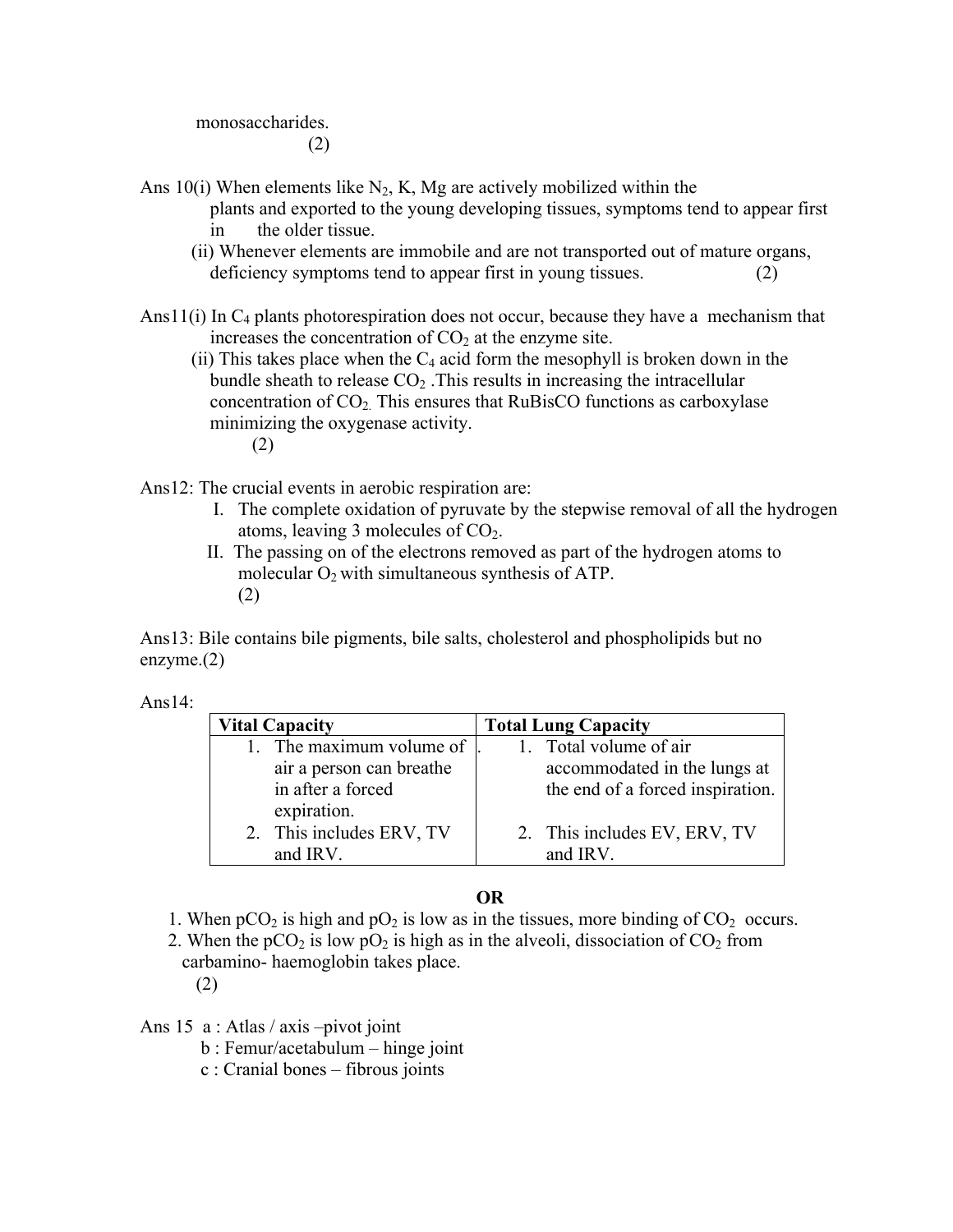d : Between humerus and pectoral girdle – ball and socket joint  $(1+1)$ 

### **SECTION C**

- Ans 16 Three classes of algae Chlorophyceae, Phaeophyceae, Rhodophyceae Ref. Textbook, Table 3.1 Page -33 (3)
- Ans 17 Any 4 characteristics , Economically important insects Apis , Bombyx, Laccifer Gregarious pest- Locusts (3)

## **OR**

Ans Any three groups of protozoans

- 1. Amoeboid protozoans they move and capture prey by putting out pseudopodia Amoeba
- 2. Flagellated protozoans . they have flagella . They cause diseases such as sleeping sickness
- 3. Ciliated protozoans presence of thousands of cilia. They have a cavity that opens to the outside of the cell surface. E.g. Paramoecium
- 4. Sporozoans infectious spore like stage in its life cycle e.g. Plasmodium

 $(1+1+1)$ 

Ans- 18 Textbook, Fig – 5.19 , Page 77

|  | Ans- 19 (i) squamous epithelium Ref. pg. $-$ |                                   |  |
|--|----------------------------------------------|-----------------------------------|--|
|  | (ii) cuboidal epithelium                     | -                                 |  |
|  | (iii) columnal epithelium                    | - Textbook, Fig $-7.1$ , Page 101 |  |

- Ans -20 a. Neutral solutes move across the membrane by the process of simple diffusion along the concentration gradient.  $\frac{1}{2}$ 
	- b. Polar molecules require a carrier protein of the membrane to facilitate their transport across the membrane. 1  $\frac{1}{2}$
- Ans- 21 Primary proteins sequential arrangement of amino acids in polymerized straight chain.

Secondary proteins- protein threads are arranged in helical form.

Tertiary proteins – long protein chain is folded upon itself, like a hollow woolen ball. 3

22. Textbook. Pg 251 and 253 3

23. Textbook Pg 195 (12.2.1) 3